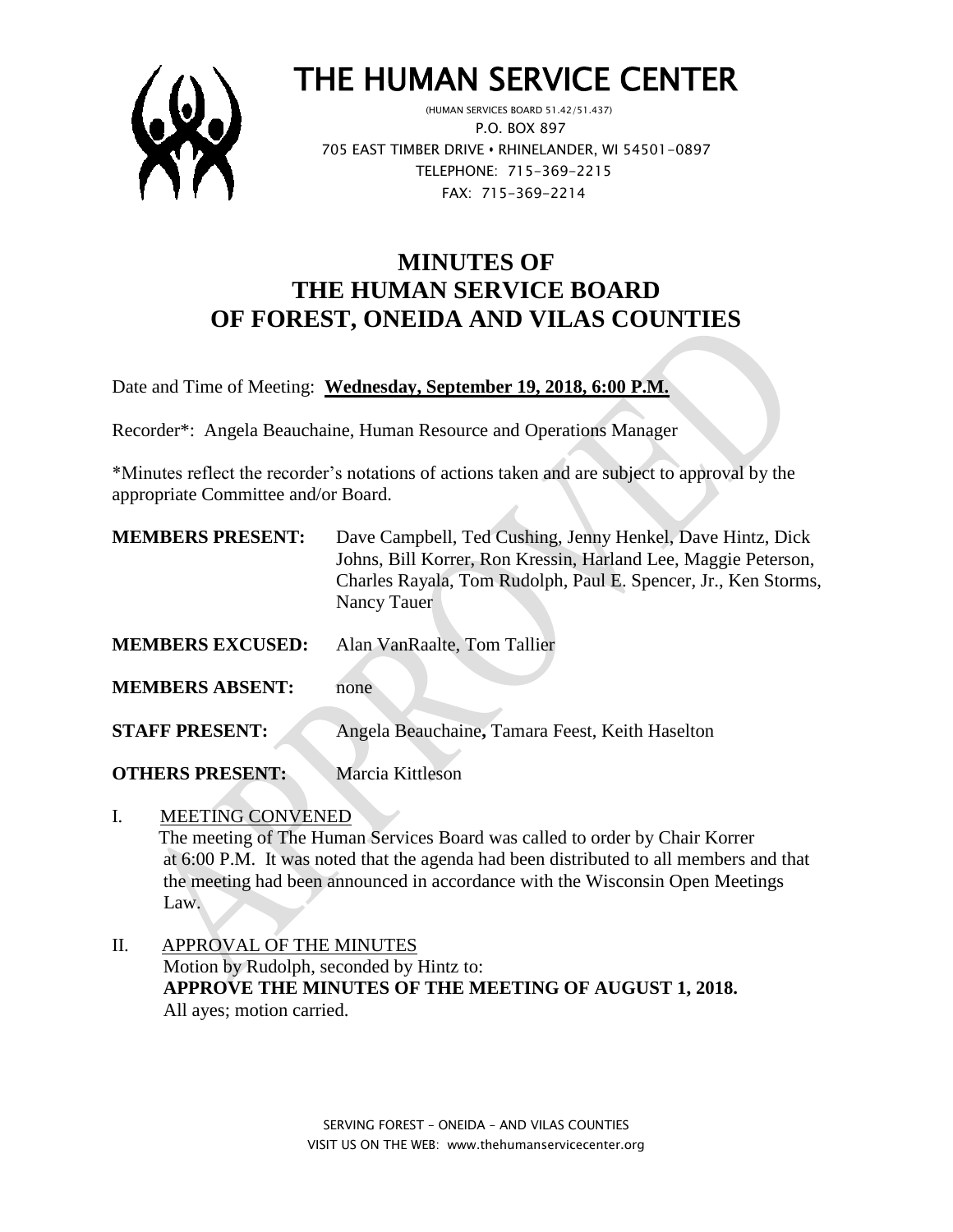#### III. REPORT OF THE DEVELOPMENTAL DISABILITIES COMMITTEE Lee reported on the meeting of September 12, 2018. Minutes had been distributed and there were no questions following his report.

#### IV. REPORT OF THE BEHAVIORAL HEALTH COMMITTEE Kressin reported on the meeting of September 13, 2018. Minutes had been distributed and there were no questions following his report.

### V. REPORT OF THE FINANCE COMMITTEE

Chair Korrer reported on the meetings held August 8, 2018, August 15, 2018 and September 13, 2018.

Budget and Fiscal Strategy Development: Korrer explained that any and all scenarios will be taken into consideration and brought forward for further exploration. The Finance Committee has consolidated the solutions into four general areas: restructure county funding allocations, conduct efficiency studies, dissolve The Human Service Center and restructure human services delivery model.

Consideration has been given to conduct an internal efficiency study, however an outside consultant is being recommended.

Feest discussed handouts provided to Board members concerning: Options Regarding the Human Service Center Financial Status, Information for County Consideration Regarding Withdrawal from The Human Services Board, Development of Community Human Service Departments and the agency's Budget Preparation Schedule.

Discussion occurred regarding attendance at County Committee meetings and the importance of informing the County Boards what statutory responsibilities The Human Service Center has on behalf of the counties.

### VI. NEXT MEETING DATES

- A. Board: Wednesday, October 17, 2018, 6:00 P.M.
- B. Audit: Friday, September 21, 2018, 10:00 A.M.
- C. Behavioral Health: Thursday, October 11, 2018, 3:00 P.M.
- D. Building & Grounds: None Scheduled
- E. Developmental Disabilities: Wednesday, October 10, 2018, 3:00 P.M.
- F. Finance: On-Call
- G. Personnel: Friday, September 28, 2018, 10:00 A.M.
- H. Policy: None Scheduled

#### VII. ADJOURNMENT

There being no further business, motion by Hintz seconded by Rudolph to: **ADJOURN THE MEETING.**

All ayes; motion carried.